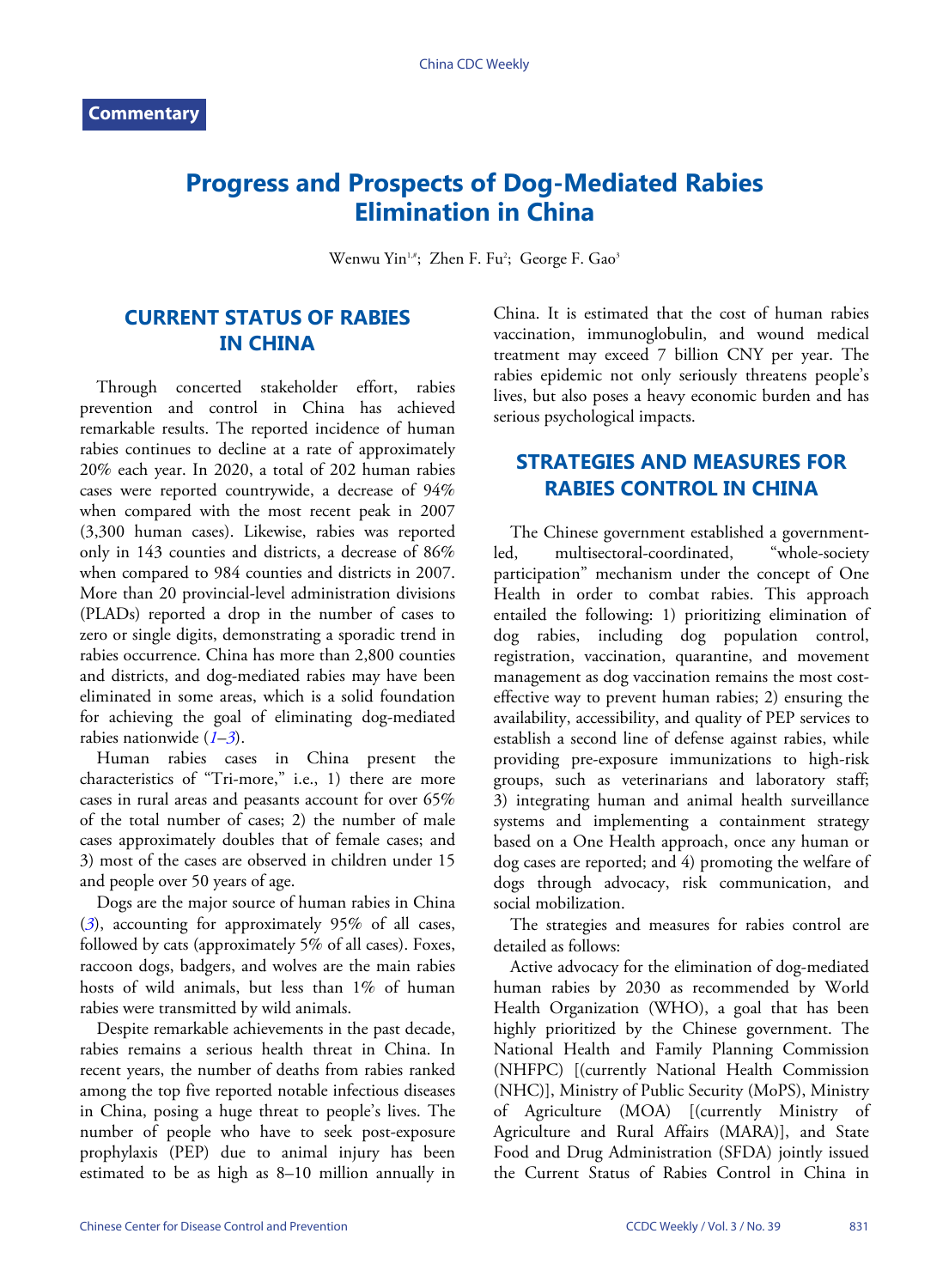September 2009 ([4](#page-3-2)). This document further defines the responsibilities of multiple sectors, establishing a multisectoral rabies prevention and control strategy, promoting close cooperation between various sectors, and actively carrying out prevention and control programs. It also defines major responsibilities for local governments, such as establishing grassroots organizations and strengthening dog management in rural areas.

Formulation and implementation of rabies prevention and control programs in China. The General Office of the State Council issued the National Medium and Long-Term Animal Epidemic Prevention Planning (2012–2020) on May 25, 2012 (*[5](#page-3-3)*), which listed rabies as a zoonosis with priority in prevention and control and set a goal of achieving the control standard by 2020. To implement the national plan, relevant departments have implemented their own prevention and control programs.

• The MOA has strengthened the prevention and control programs for animal rabies. The MOA issued and implemented the National Animal Rabies Prevention and Control Plan (2017–2020) (NYF [2017] No. 18) to strengthen rabies surveillance and response as well as dog immunization on June 2, 2017 (*[6](#page-3-4)*). The MOA conducted large-scale dog immunization campaigns based on the "red collar" project. The MOA strengthened the core role of veterinarians and their sectors in rabies prevention and control and implemented compulsory rabies immunization regulations countrywide. The MOA further strengthened the countrywide dog surveillance and immunization system, especially in rural areas, to ensure the effective implementation of dog immunization measures in both rural and urban areas. As a result, the dog immunization rate has improved dramatically and the incidence of rabies in dogs has decreased, both of which led to the minimization of large-scale dog culling.

• Since 2005, the NHFPC has continued to implement the Central Government Transfer Payment National Rabies Surveillance Program in order to effectively conduct rabies surveillance, strengthen the epidemiological investigation of human rabies cases, and to improve multisectoral cooperation such as the sharing of surveillance information and promoting rabies responses. The NHFPC issued the Rabi[es](#page-3-5) Post-Exposure Prophylaxis Regulation in 2006 (*[7](#page-3-5)*) and Technical Guidelines f[or](#page-3-6) Human Rabies Prevention and Control in 2016 (*[8](#page-3-6)*) to standardize rabies PEP. Specifications for the Treatment Clinic Setting of Rabies Post-exposure Prophylaxis (T/CADERM

3010–2019) (*[9](#page-3-7)*) were issued by Chinese Medical Rescue Association to strengthen the disposal clinic management of rabies PEP. Public health sectors have continuously strengthened training and conducted widespread professional rabies PEP training for grassroots outpatient doctors in various forms, including annual rabies meetings, online training, and standardized training courses for outpatient doctors at local injury clinics, and rabies awareness programs through official accounts and doctor groups on WeChat. Furthermore, the NHFPC promoted the incorporation of rabies vaccination and immunization into medical insurance in PLADs with high incidence of rabies to improve the accessibility and affordability of PEP services.

• The MoPS has continued to improve the registration and management of urban dogs.

• The SFDA has continued to strengthen the supervision of the quality and circulation of the human rabies vaccines and rabies immunoglobulins in order to supply high quality human rabies vaccines, and the supply of animal rabies vaccines is now sufficient to ensure the needs of prevention and control programs.

Strengthening rabies surveillance and utilizing integrated surveillance information. Based on case reports and post-exposure monitoring, surveillance of situations in which one dog bites multiple people has been emphasized in recent years. China CDC holds rabies laboratory testing training workshops every year to strengthen the construction of laboratory networks. Laboratory testing showed that the virus positive rate of one dog biting multiple people exceeded 80%. The strengthening of epidemiological investigation, with the aim at achieving a case investigation rate of 100% as well as increasing investigation and responses, has been conducted.

Implementing surveillance, containment, and epidemic point and source elimination strategies. Rabies is a reemerging disease or imported infectious disease in most areas, and emergency response strategies should be implemented. All localities are supposed to strengthen joint prevention and control mechanisms and closely monitor and strengthen information sharing. Once a human or animal epidemic or "One dog biting multiple people" scenario emerges, a report must be submitted promptly to initiate the emergency response. Under the guidance of the government and multiple sectors including agricultural, health, and public security, among others, should cooperate closely, strengthen the implementation of various prevention and control measures in epidemic areas, and ensure the elimination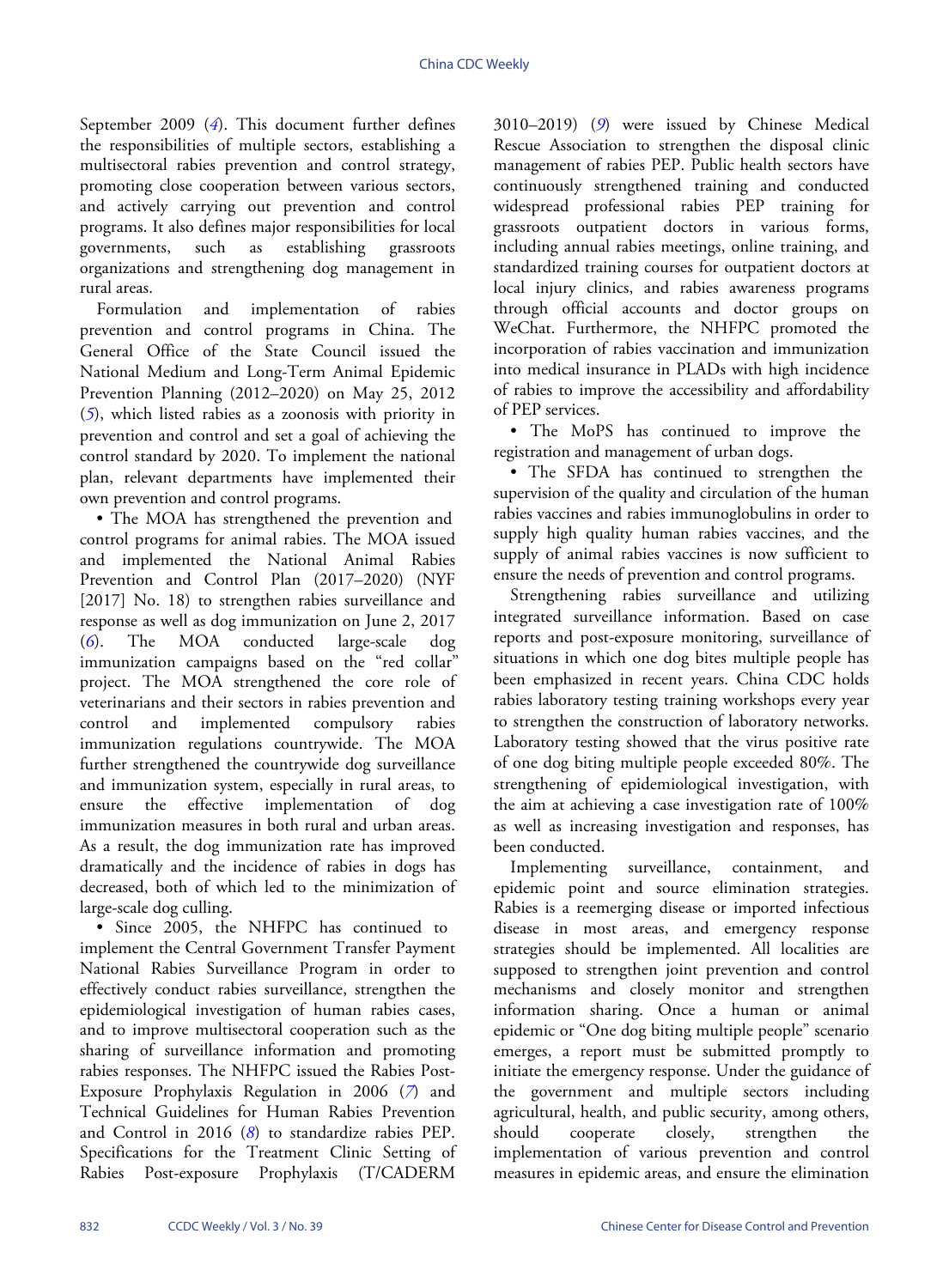of hidden dangers of epidemic spread in accordance with Technical Specification for Prevention and Control of Rabies. This includes the identification of epidemic areas and threatened areas, the culling of infected animals and other animals bitten by infected animals, the isolation of stray dogs, an emergency rabies immunization of all dogs and cats and restriction of their movement, and risk communication with the public.

Promoting the introduction of national laws and regulations related to rabies prevention and control as well as managing dogs according to law. Before 2021, there were no national, unified dog management regulations; moreover, local dog management regulations were only instituted in some regions. The Animal Epidemic Prevention Law of the People's Republic of China was revised and implemented on May 1, 2021 (*[10](#page-3-8)*). It defined the main responsibilities of local governments in dog management and stipulated that dog owners should register and vaccinate dogs against rabies. When walking their dogs out of their houses, dog owners should ensure that their dogs have tags and adhere to necessary measures, such as tying dog leashes in accordance with the related regulations to prevent the dog from hurting people and spreading rabies.

Wide publicity, mass mobilization, active advocacy for civilized dog breeding and consolidation of the popular support. Mass media can actively facilitate the publicity of rabies prevention and control knowledge, which would enhance the public understanding of public health. Some non-governmental organizations can participate in the publicity and shelter of stray dogs.

### **DIFFICULTIES AND CHALLENGES**

Currently, management of dogs is not yet optimal, and the registration rate is low particularly in rural areas. It is estimated that there are approximately 80–100 million dogs in China. The scattered breeding of dogs and cats is common, and this results in increasing danger to animals and human due to the spreading of rabies among animals and resulting transmission to humans. The supervision of dog breeding in rural areas is not well organized. It is not easy to implement immunization measures for rabies in dogs. Mo[reo](#page-3-9)[ver,](#page-3-10) shelter for stray dogs should be expanded (*[11](#page-3-9)*–*[13](#page-3-10)*).

• The rate of vaccination in dogs is low in rural areas, posing difficultly in achieving 70% coverage in order to contain rabies transmission.

• People's awareness of civilized dog breeding needs to be improved. There are many phenomena, such as scattered breeding, absent registration, absent immunization, and random abandonment. Public understanding and involvement are key.

• The rabies epidemic is relatively serious in poor, marginal areas.

• The surveillance capacity is insufficient. Surveillance data for livestock and wild animals are insufficient. Furthermore, the rate of laboratory diagnosis in the reported cases of human rabies is low.

• The population of wild carnivores has increased recently; the spatial distribution has been restored or expanded; and small carnivores, such as weasels and raccoon dogs, have been increasing in cities. Thus, the risk of wild animal rabies has become increasingly prominent. Field surveillance demonstrates that foxes have become the main source of rabies infection from wild animals in China.

## **KEY SUGGESTIONS ON RABIES PREVENTION AND CONTROL IN THE NEXT STAGE**

WHO and the World Organisation for Animal Health (OIE) jointly held the International Conference on Rabies Elimination in Geneva on December 10 and 11, 2015, to adopt an action plan and program framework for eliminating dog-mediated human rabies worldwide by 2030 (*[14](#page-3-11)*–*[15](#page-3-12)*).

The rabies epidemic has been effectively controlled in China but yet far away from elimination. China has complete public health and veterinary service systems, possesses the technologies for rabies prevention and control, and potentially produces and supplies animal and human rabies vaccines that meet international standards. China revised the Animal Epidemic Prevention Law of the People's Republic of China in 2021, which stipulates the requirement for dog owners to vaccinate dogs against rabies and perform civilized dog breeding. This law provides a national legal guarantee for the elimination of dog-mediated human rabies in China. Therefore, it is completely feasible for China to achieve the goal of "dog-mediated human rabies" in 2030, as proposed by the WHO. China should actively respond to the international call and action plan and commit to eliminating dog-mediated human rabies by 2030.

Rabies elimination has entered the final stage. We should strive to eliminate dog-mediated human rabies and contribute to the health of China. China should